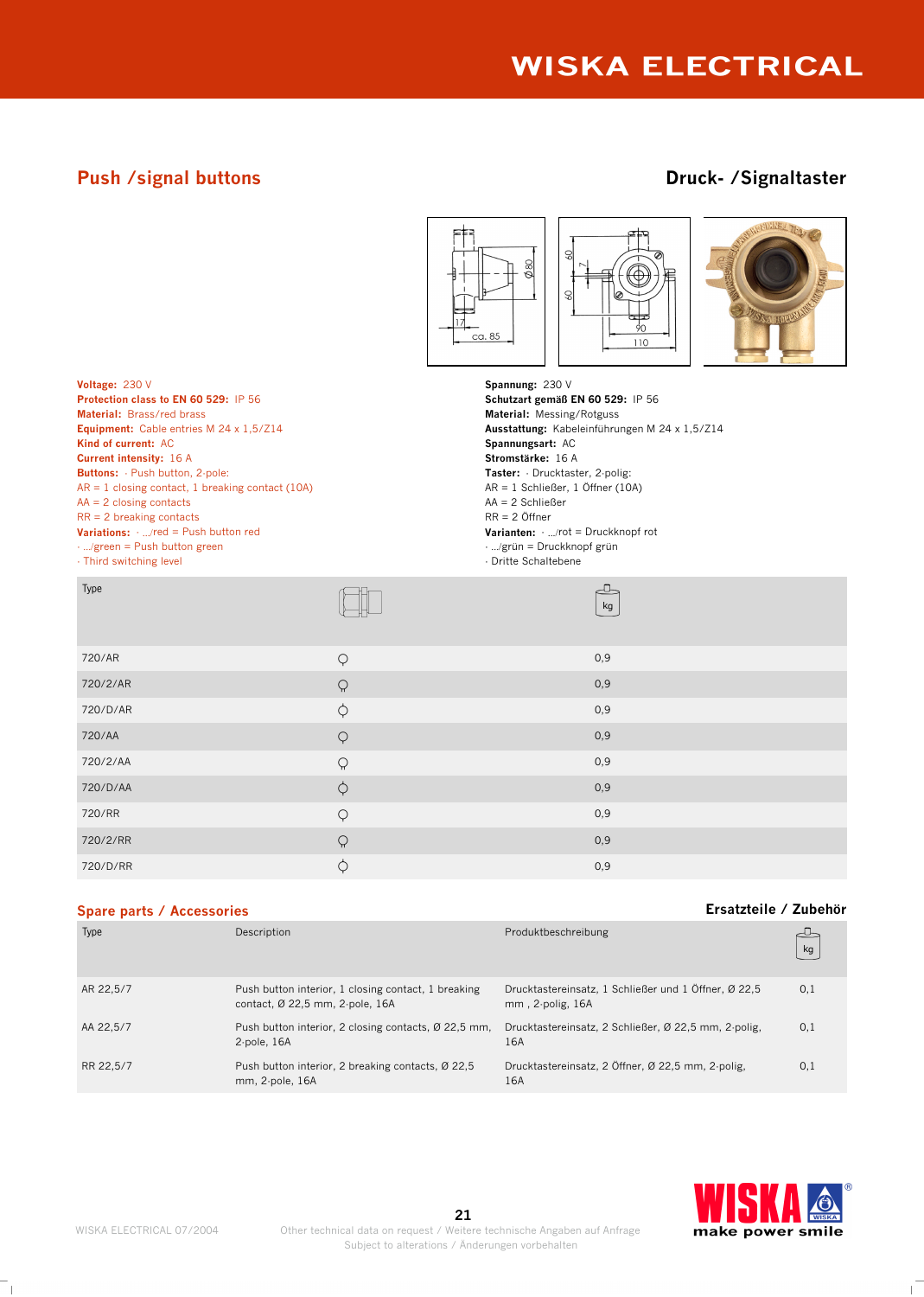## **Push/signal buttons with control light Druck-/Signaltaster mit Kontrollleuchte**





**Voltage:** 230 V **Spannung:** 230 V **Protection class to EN 60 529:** IP 56 **Schutzart gemäß EN 60 529:** IP 56 **Material:** Brass/red brass **Material:** Messing/Rotguss **Equipment:** - Cable entries M 24 x 1,5/Z14 - Control light E 14, red, with glow lamp for 230V

**Kind of current:** AC **Spannungsart:** AC **Spannungsart:** AC **Spannungsart:** AC **Stromstärke:** 16 A **Current intensity:** 16 A **Buttons:** - Push button, 2-pole:  $AR = 1$  closing contact, 1 breaking contact (10A)  $AA = 2$  closing contacts RR = 2 breaking contacts **Variations:** - 24V DC, 1,5A

- Third switching level

- .../ green 24V = control light E 14, green, with glow lamp for 24V

- .../ green 230V = control light E 14, green, with glow lamp for 230V

**Ausstattung:** - Kabeleinführungen M 24 x 1,5/Z14 - Kontrollleuchte E 14, rot, mit Glimmlampe für 230V **Taster:** - Drucktaster, 2-polig: AR = 1 Schließer, 1 Öffner (10A) AA = 2 Schließer RR = 2 Öffner **Varianten:** - 24V DC, 1,5A - Dritte Schaltebene - .../grün 24V = Kontrollleuchte E 14, grün , mit Glimmlampe für 24V

- .../grün 230V = Kontrollleuchte E 14, grün 230V

| Type   |   | kg  |
|--------|---|-----|
| 721/AR |   | 1,0 |
| 721/AA | Υ | 1,0 |
| 721/RR | ₩ | 1,0 |

## **Spare parts / Accessories Ersatzteile / Zubehör**

| Type      | Description                                                                            | Produktbeschreibung                                                      | kg  |
|-----------|----------------------------------------------------------------------------------------|--------------------------------------------------------------------------|-----|
| AR 22,5/7 | Push button interior, 1 closing contact, 1 breaking<br>contact, Ø 22,5 mm, 2-pole, 16A | Drucktastereinsatz, 1 Schließer und 1 Öffner, Ø 22,5<br>mm, 2-polig, 16A | 0,1 |
| AA 22,5/7 | Push button interior, 2 closing contacts, Ø 22,5 mm,<br>$2-pole, 16A$                  | Drucktastereinsatz, 2 Schließer, Ø 22,5 mm, 2 polig,<br>16A              | 0,1 |
| RR 22,5/7 | Push button interior, 2 breaking contacts, Ø 22,5<br>mm, 2-pole, 16A                   | Drucktastereinsatz, 2 Öffner, Ø 22,5 mm, 2-polig,<br>16A                 | 0,1 |

For the wide range of Cable glands and accessories for all applications please look at the catalogue "WISKA INDUSTRY" Das umfangreiche Sortiment an Kabelverschraubungen und Zubehör für alle Einsatzbereiche finden Sie im Katalog "WISKA INDUSTRY".

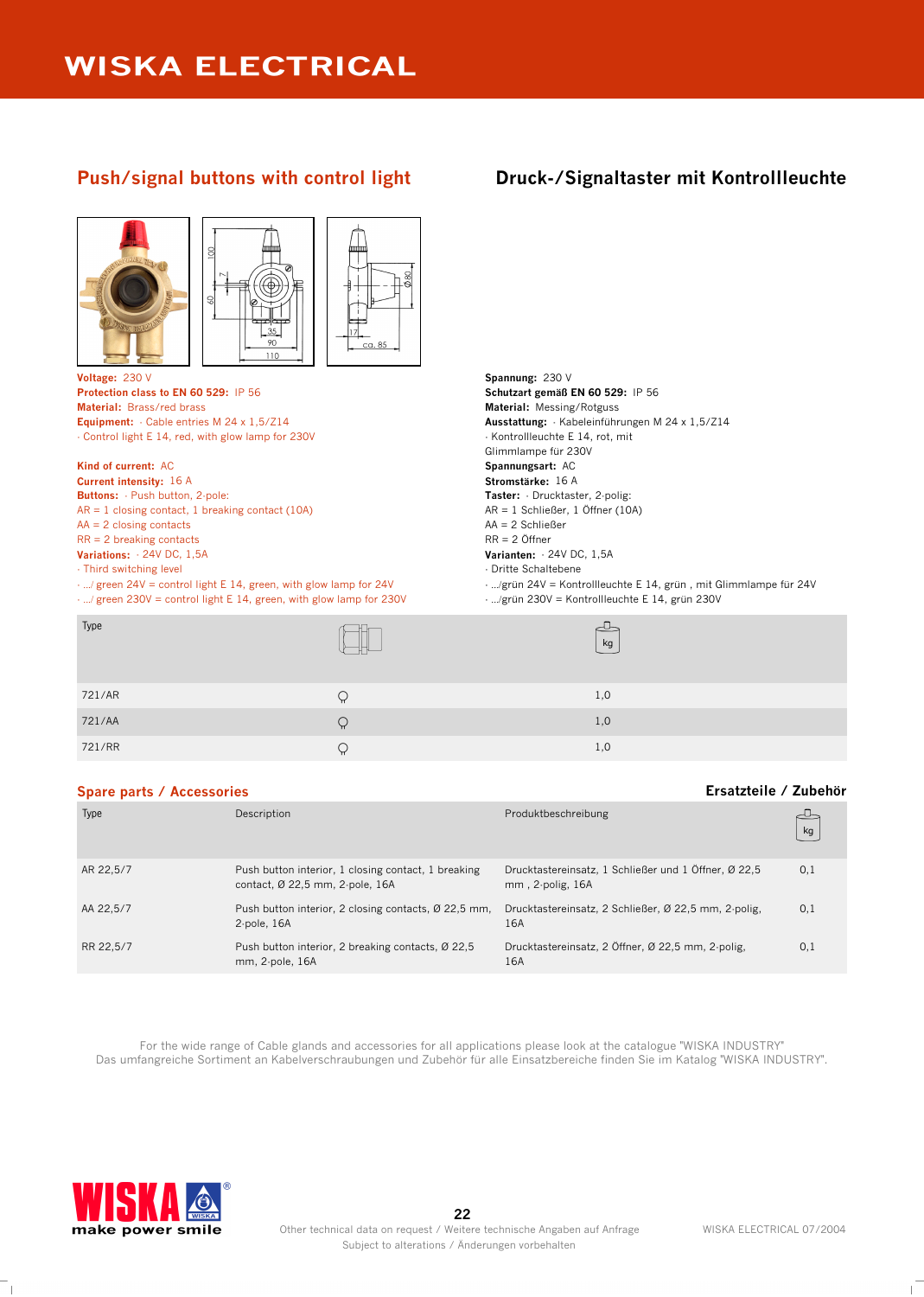# **EMERGENCY-OFF push button NOT- AUS-Taster**





**Protection class to EN 60 529: IP 56 Material:** Brass/red brass **Material:** Messing/Rotguss **Equipment:** Cable entries M 24 x 1,5/Z14 **Material:** Messing **Ausstattung:** Kabeleinführur **Kind of current:** AC **Spannungsart:** AC **Current intensity:** 16 A **Stromstärke:** 16 A **Buttons:** - EMERGENCY-OFF Push button, 2-pole:  $AR = 1$  closing contact, 1 breaking contact (10A)  $AA = 2$  closing contacts RR = 2 breaking contacts **Variations:** Third switching level **Varianten:** Dritte Schaltebene

**Voltage:** 230 V<br> **Protection class to EN 60 529:** IP 56<br> **Protection class to EN 60 529:** IP 56 **Equipment:** Cable entries M 24 x 1,5/Z14 **Ausstattung:** Kabeleinführungen M 24 x 1,5/Z14 **Taster:** - NOT-AUS-Taster, 2-polig: AR = 1 Schließer, 1 Öffner (10A) AA = 2 Schließer RR = 2 Öffner

| Type     |                     | kg    |
|----------|---------------------|-------|
| 722/AR   | $\varphi$           | $1,0$ |
| 722/2/AR | $\Omega$            | $1,0$ |
| 722/D/AR | $\varphi$           | $1,0$ |
| 722/AA   | $\hbox{$\bigcirc$}$ | $1,0$ |
| 722/2/AA | $\hbox{$\bigcirc$}$ | $1,0$ |
| 722/D/AA | $\varphi$           | $1,0$ |
| 722/RR   | $\varphi$           | $1,0$ |
| 722/2/RR | $\hbox{$\bigcirc$}$ | $1,0$ |
| 722/D/RR | $\varphi$           | $1,0$ |

## **Spare parts / Accessories Ersatzteile / Zubehör**

| Type    | Description                                                                                          | Produktbeschreibung                                                         | kg  |
|---------|------------------------------------------------------------------------------------------------------|-----------------------------------------------------------------------------|-----|
| 1823 AR | EMERGENCY-OFF push button interior, 1 closing<br>contact, 1 breaking contact, Ø 22,5 mm, 2 pole, 16A | NOT-AUS Tastereinsatz, 1 Schließer und 1 Öffner, Ø<br>22.5 mm, 2-polig, 16A | 1,0 |
| 1823 RR | EMERGENCY-OFF push button interior, 2 breaking<br>contacts, Ø 22,5 mm, 2-pole, 16A                   | NOT-AUS Tastereinsatz, 2 Öffner, Ø 22,5 mm, 2-<br>polig, 16A                | 1,0 |
| 1823 AA | EMERGENCY-OFF push button interior, 2 closing<br>contacts, Ø 22,5 mm, 2-pole, 16A                    | NOT AUS Tastereinsatz, 2 Schließer, Ø 22,5 mm, 2-<br>polig, 16A             | 1,0 |



 $\mathbb{L}$ 

 $\mathcal{A}$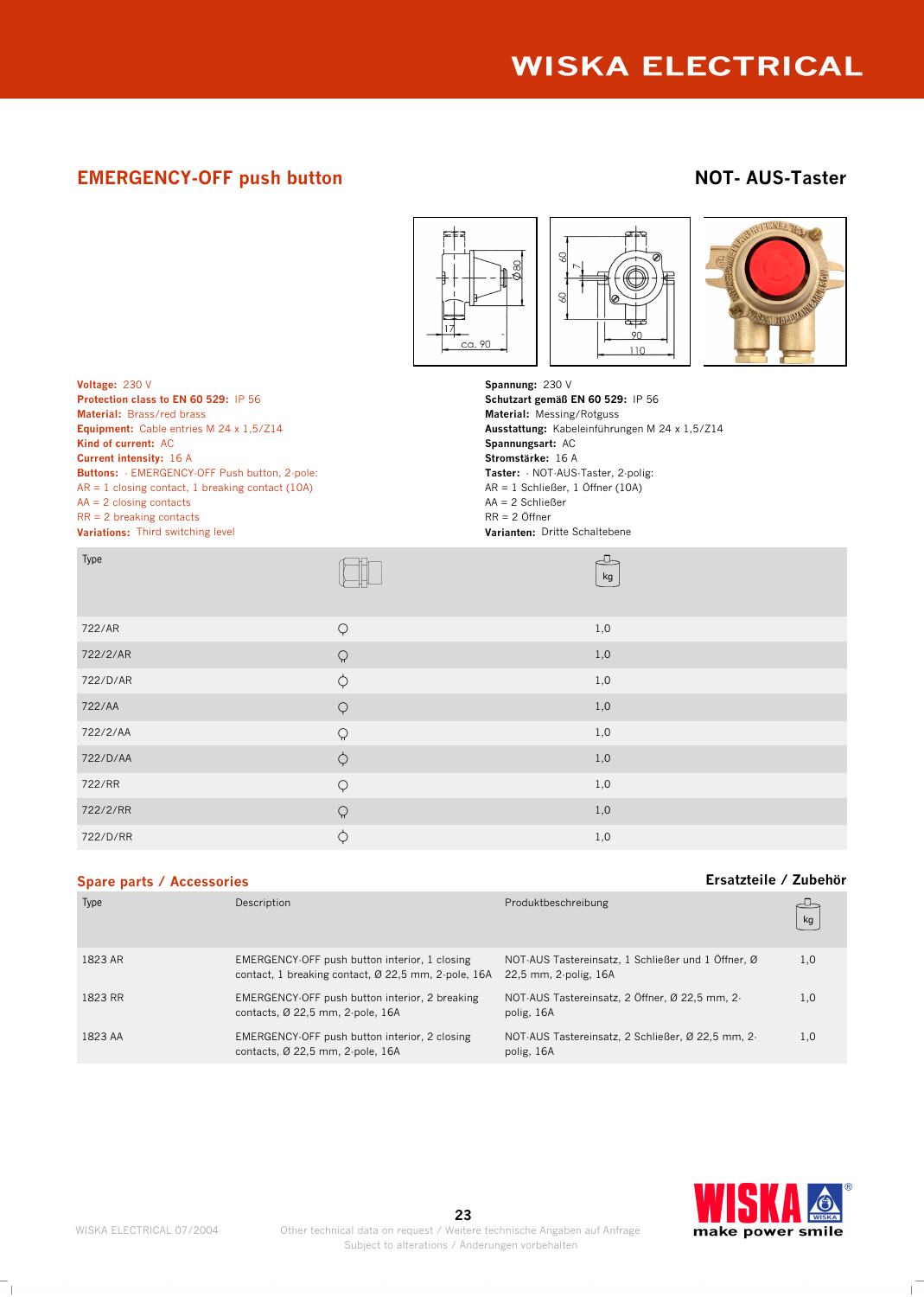# **Push and signal buttons 2-gang <b>Drucktaster 2-fach**



| 2720   | $-$ | ı<br>. |
|--------|-----|--------|
| 2720/D | ᆩ   | .      |

| <b>Spare parts / Accessories</b> |                                |                      | Ersatzteile / Zubehör |
|----------------------------------|--------------------------------|----------------------|-----------------------|
| Type                             | Description                    | Produktbeschreibung  | kg                    |
| PB-R                             | Push button, red               | Drucktaster, rot     | 0,1                   |
| PB-G                             | Push button, green             | Drucktaster, grün    | 0,1                   |
| PB-B                             | Push button, black             | Drucktaster, schwarz | 0,1                   |
| PBL-R                            | Push button with light, red    | Leuchttaster, rot    | 0,1                   |
| PBL-G                            | Push button with light, green  | Leuchttaster, grün   | 0,1                   |
| PBL-0                            | Push button with light, opal   | Leuchttaster, opal   | 0,1                   |
| $IL-R$                           | Indication light, red          | Meldeleuchte, rot    | 0,1                   |
| IL-G                             | Indication light, green        | Meldeleuchte, grün   | 0,1                   |
| $IL-O$                           | Indication light, opal         | Meldeleuchte, opal   | 0,1                   |
| $EO-R$                           | EMERGENCY-OFF Push button, red | NOT-AUS-Taster, rot  | 0,1                   |

For the wide range of Cable glands and accessories for all applications please look at the catalogue "WISKA INDUSTRY" Das umfangreiche Sortiment an Kabelverschraubungen und Zubehör für alle Einsatzbereiche finden Sie im Katalog "WISKA INDUSTRY".